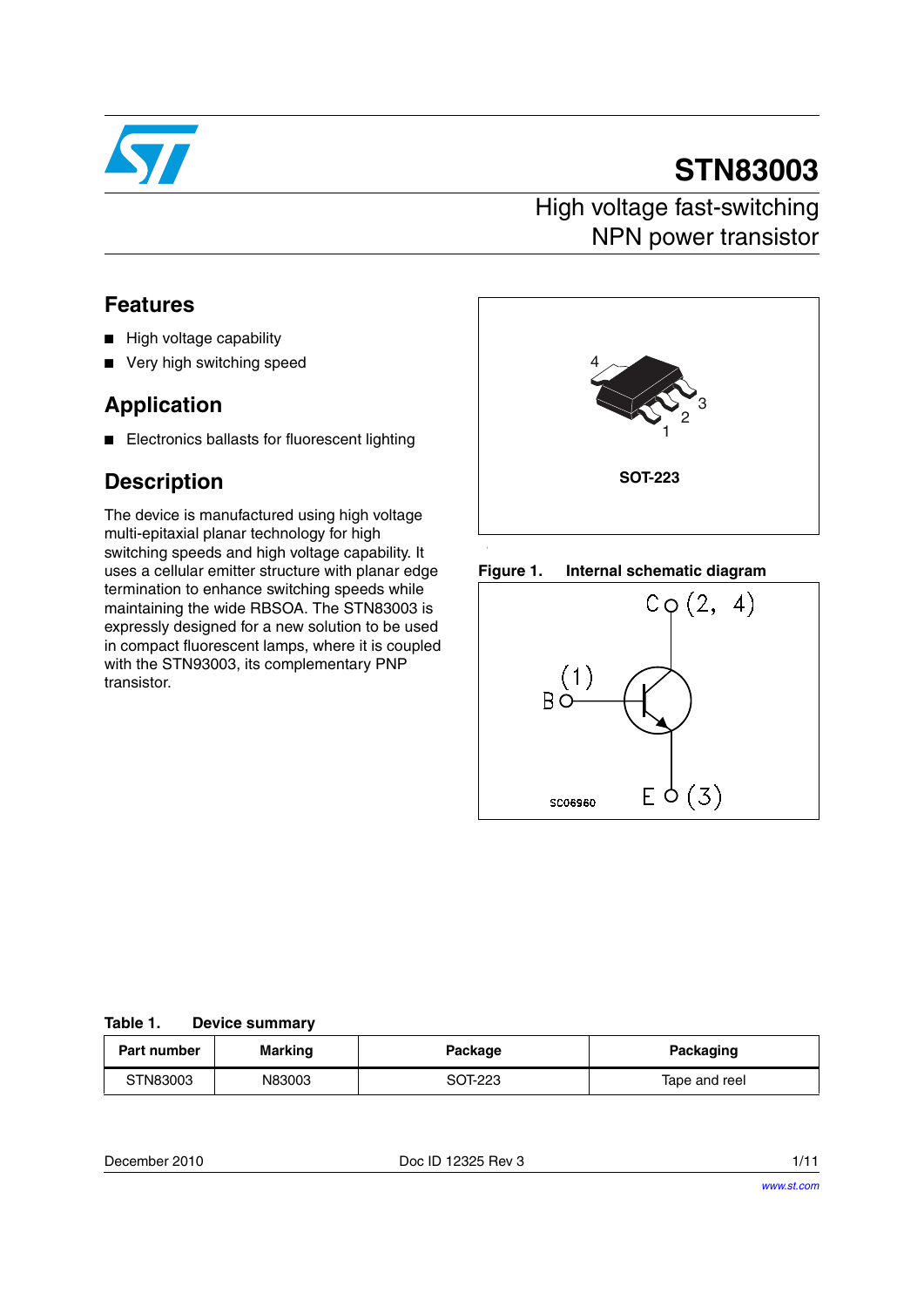# **Contents**

| $1 \qquad \qquad$ |               |  |  |
|-------------------|---------------|--|--|
| 2 <sup>1</sup>    |               |  |  |
|                   | 2.1           |  |  |
|                   | $2.2^{\circ}$ |  |  |
| $\mathbf{3}$      |               |  |  |
| $\overline{4}$    |               |  |  |

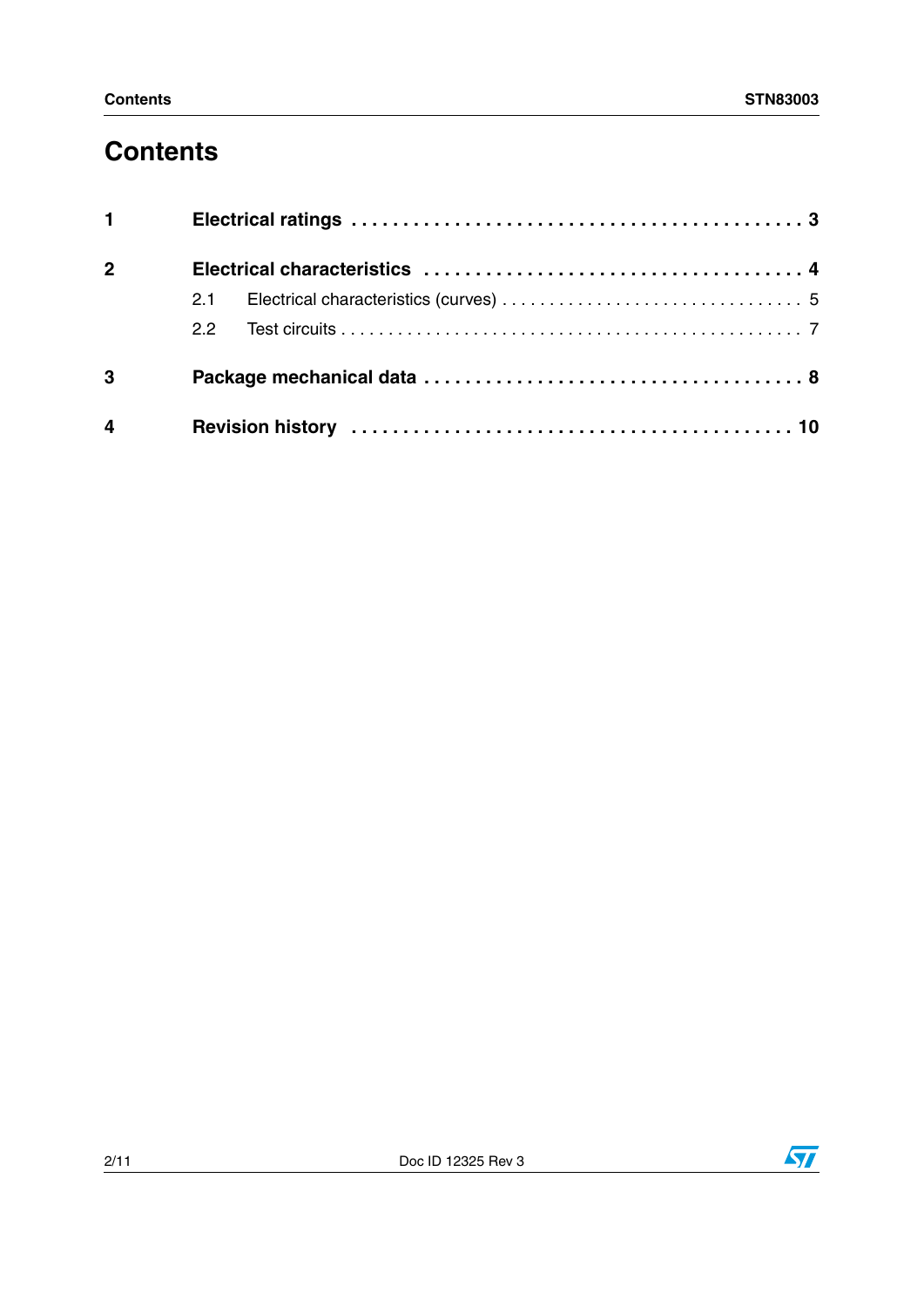# <span id="page-2-0"></span>**1 Electrical ratings**

| Table 2. | Absolute maximum ratings |  |
|----------|--------------------------|--|
|          |                          |  |

| Symbol                                                                                | <b>Parameter</b>                           | Value         | Unit |
|---------------------------------------------------------------------------------------|--------------------------------------------|---------------|------|
| $V_{CES}$                                                                             | Collector-emitter voltage ( $V_{BE} = 0$ ) | 700           | v    |
| $V_{\text{CEO}}$                                                                      | Collector-emitter voltage ( $I_B = 0$ )    | 400           | v    |
| Emitter-base voltage<br>V <sub>EBO</sub><br>$(l_C = 0, l_B = 0.75 A, t_P < 10 \mu s)$ |                                            | $V_{(BR)EBO}$ | v    |
| $I_{\rm C}$                                                                           | Collector current                          | 1.5           | A    |
| <sup>I</sup> CM                                                                       | Collector peak current ( $t_P < 5$ ms)     | 3             | A    |
| l <sub>B</sub>                                                                        | Base current                               | 0.75          | A    |
| <sup>I</sup> BM                                                                       | Base peak current $(t_P < 5$ ms)           | 1.5           | A    |
| $P_{TOT}$                                                                             | Total dissipation at $T_a = 25$ °C         | 1.6           | w    |
| $\mathsf{T}_{\text{STG}}$                                                             | Storage temperature                        | $-65$ to 150  | °C   |
| $T_{\rm J}$                                                                           | Max. operating junction temperature        | 150           | °C   |

### **Table 3. Thermal data**

| <b>Symbol</b> | <b>Parameter</b>                                  | Value | Unit |
|---------------|---------------------------------------------------|-------|------|
| $H_{thJA}$    | (1)<br>Thermal resistance junction-ambient<br>max | 78    | °C/W |

1. Device mounted on PCB area of 1 cm².

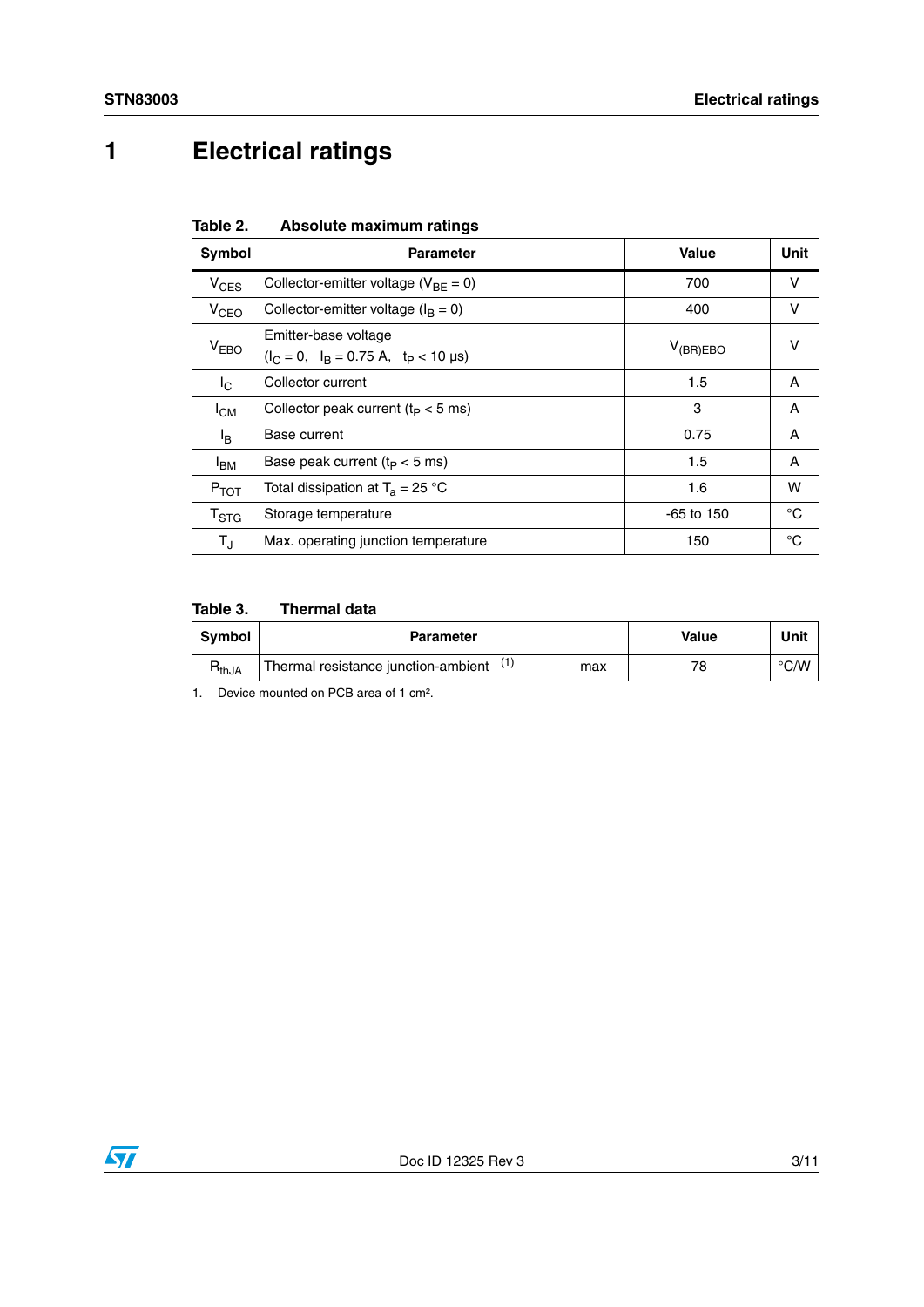# <span id="page-3-0"></span>**2 Electrical characteristics**

 $T_{\text{case}} = 25 \text{ °C}$  unless otherwise specified.

| Symbol                          | <b>Parameter</b>                                         | <b>Test conditions</b>                                              |                                                    | Min.              | Typ.              | Max.     | Unit           |
|---------------------------------|----------------------------------------------------------|---------------------------------------------------------------------|----------------------------------------------------|-------------------|-------------------|----------|----------------|
| $I_{CES}$                       | Collector cut-off current<br>$(V_{BF} = 0)$              | $V_{CE} = 700 V$<br>$V_{CF} = 700 V$                                | $T_C = 125 °C$                                     |                   |                   | 1<br>5   | mA<br>mA       |
| $V_{(BR)EBO}$                   | Emitter-base<br>breakdown voltage<br>$(I_C = 0)$         | $I_F = 10 \text{ mA}$                                               |                                                    | $12 \overline{ }$ |                   | 18       | v              |
| $V_{CE(sus)}$ <sup>(1)</sup>    | Collector-emitter<br>sustaining voltage<br>$(I_{B} = 0)$ | $I_C = 10$ mA                                                       |                                                    | 400               |                   |          | v              |
| $V_{CE(sat)}$ <sup>(1)</sup>    | Collector-emitter<br>saturation voltage                  | $I_C = 0.35 A$<br>$I_C = 0.5 A$                                     | $I_B = 50$ mA<br>$I_B = 0.1 A$                     |                   |                   | 1<br>0.5 | v<br>v         |
| $V_{BE(sat)}$ <sup>(1)</sup>    | Base-emitter saturation<br>voltage                       | $I_C = 0.5 A$                                                       | $I_B = 0.1 A$                                      |                   |                   | 1        | v              |
| $h_{\text{FF}}$                 | DC current gain                                          | $I_C = 10$ mA<br>$I_C = 0.35 A$<br>$I_C = 1 A$                      | $V_{CE} = 5 V$<br>$V_{CE} = 5 V$<br>$V_{CF} = 5 V$ | 10<br>16<br>4     | 25                | 32       |                |
| $t_{r}$<br>$t_{\rm s}$<br>$t_f$ | Resistive load<br>Rise time<br>Storage time<br>Fall time | $I_C = 0.35 A$<br>$I_{B1} = -I_{B2} = 70$ mA<br>$t_P \geq 25 \mu s$ | $V_{\rm CC}$ = 125 V                               | 1.5               | 100<br>2.2<br>0.2 | 2.9      | ns<br>μs<br>μs |
| $t_{\rm s}$<br>$t_{\rm f}$      | Inductive load<br>Storage time<br>Fall time              | $I_C = 0.5 A$<br>$V_{BE(off)} = -5 V$<br>$V_{Clamp} = 300 V$        | $I_{B1} = 0.1 A$<br>$L = 10$ mH                    |                   | 450<br>90         |          | ns<br>ns       |

#### **Table 4. Electrical characteristics**

1. Pulse test: pulse duration  $\leq 300$  µs, duty cycle  $\leq 2$  %.

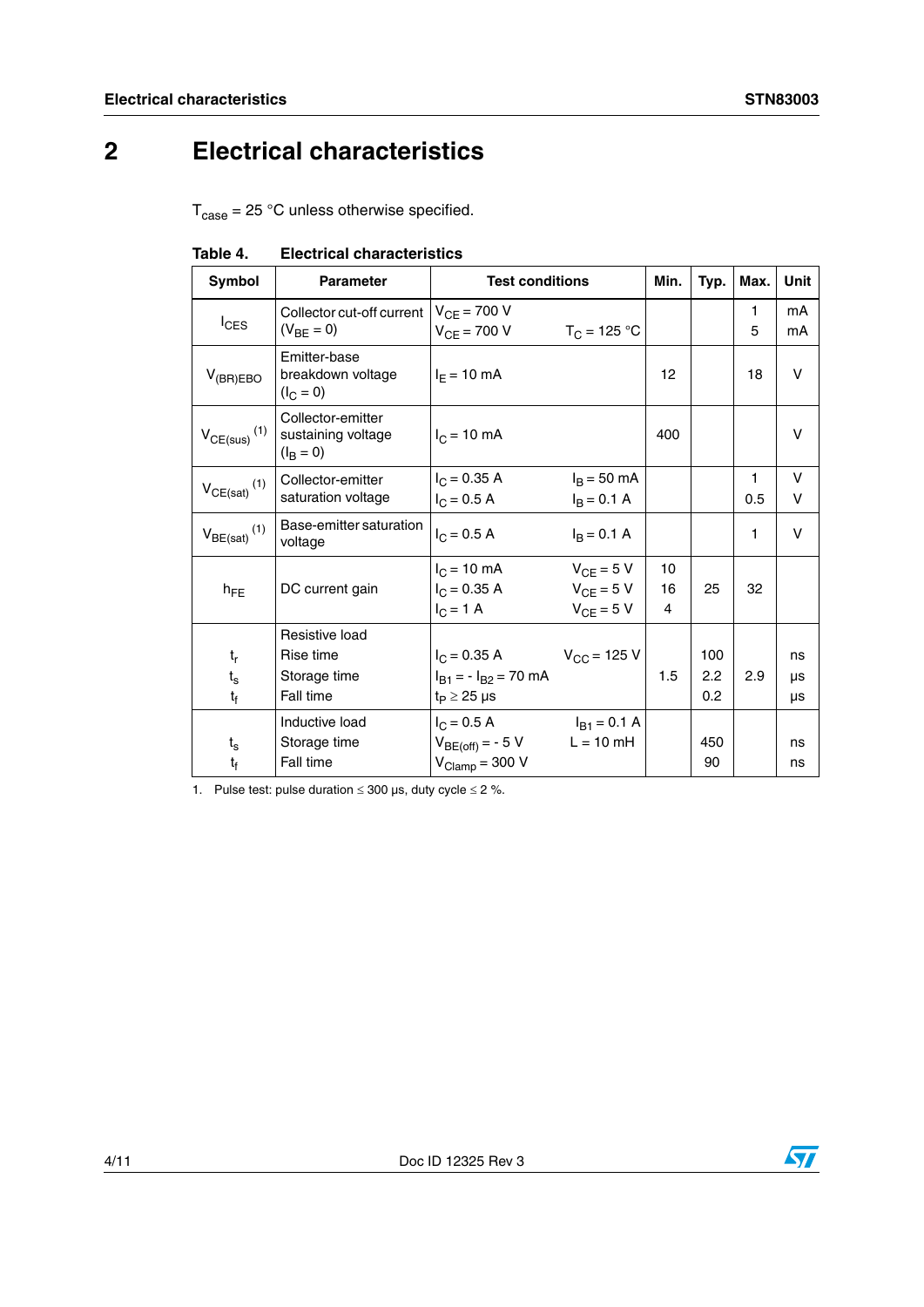$\sqrt{2}$ 

### <span id="page-4-0"></span>**2.1 Electrical characteristics (curves)**

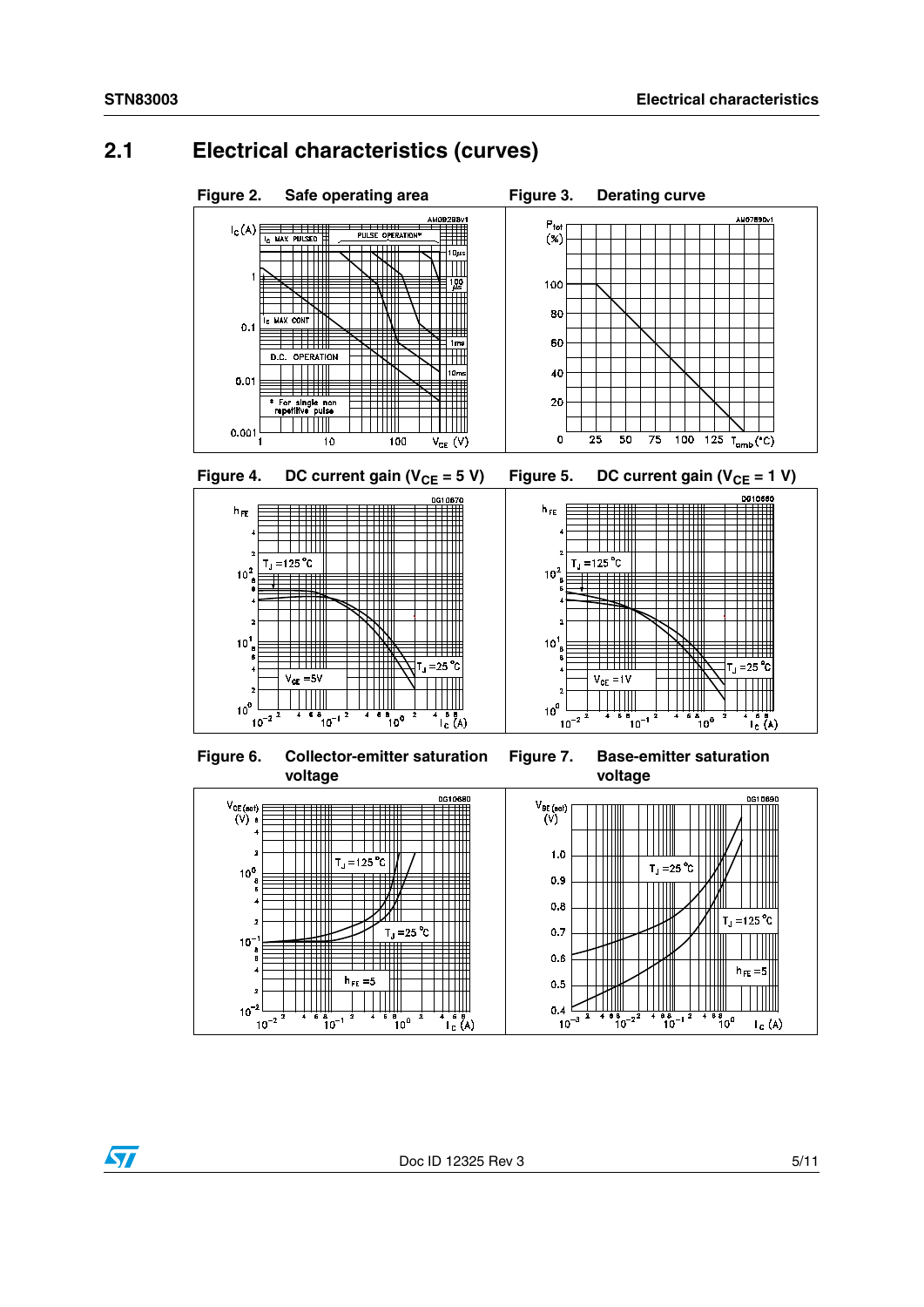$10<sup>2</sup><sub>8</sub>$ 

 $\ddot{\mathbf{6}}$ 

 $\overline{4}$ 

 $\overline{\mathbf{z}}$ 

 $\overline{0}$ 200 400 600

 $10<sup>1</sup>$ 



 $\overline{V_{\text{CC}} = 125 \text{ V}}$ 

 $h_{FE} = 5$ 

 $1_{B1} = -1_{B2}$ 

800 1000

 $I_c(mA)$ 

**Figure 8. Resistive load fall time Figure 9. Resistive load storage time**











**Figure 12. Reverse biased SOA**



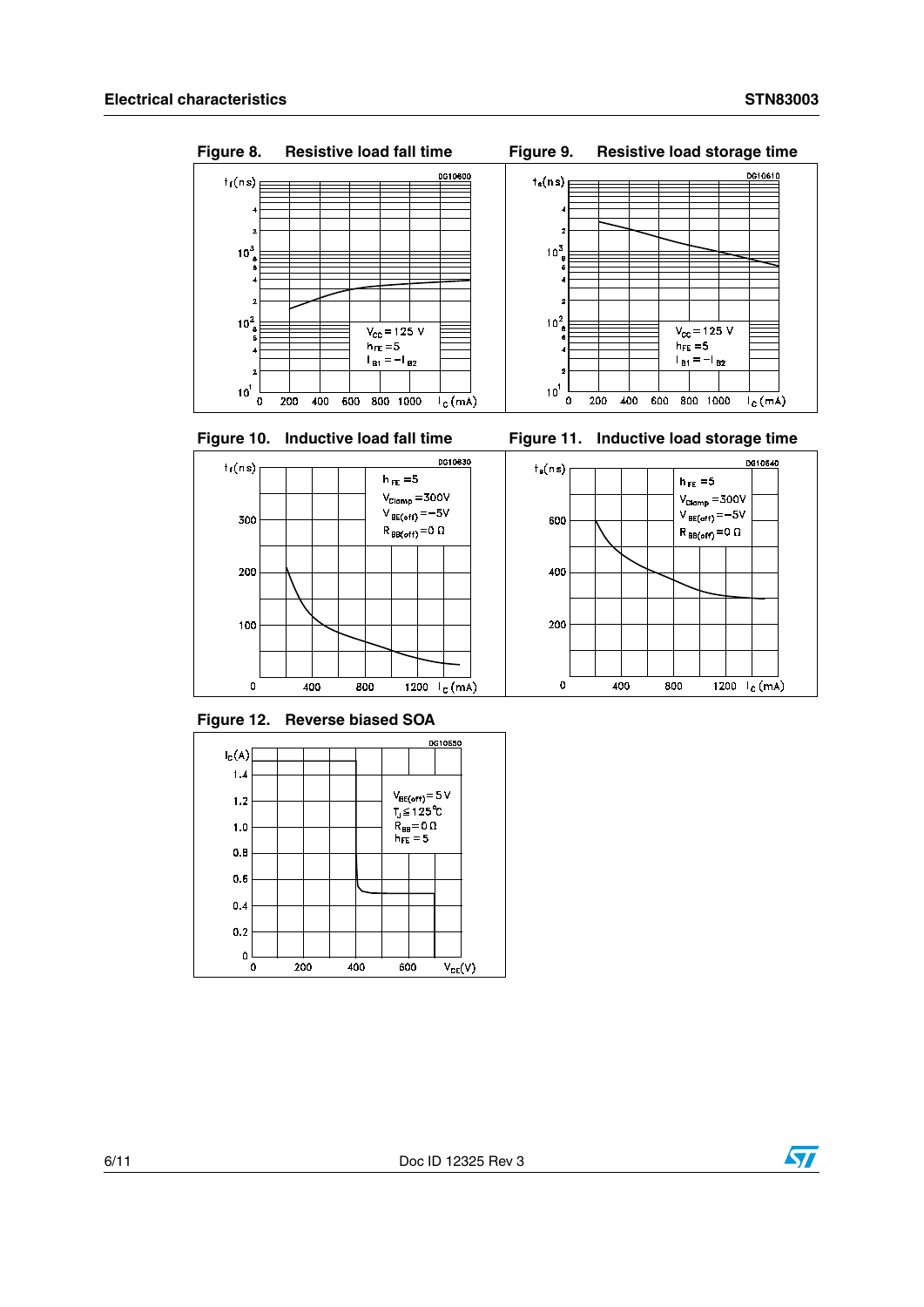### <span id="page-6-0"></span>**2.2 Test circuits**



### **Figure 13. Inductive load switching test circuit**

- 1. Fast electronic switching
- 2. Non-inductive resistor
- 3. Fast recovery rectifier

#### **Figure 14. Resistive load switching test circuit**



- 1. Fast electronic switching
- 2. Non-inductive resistor

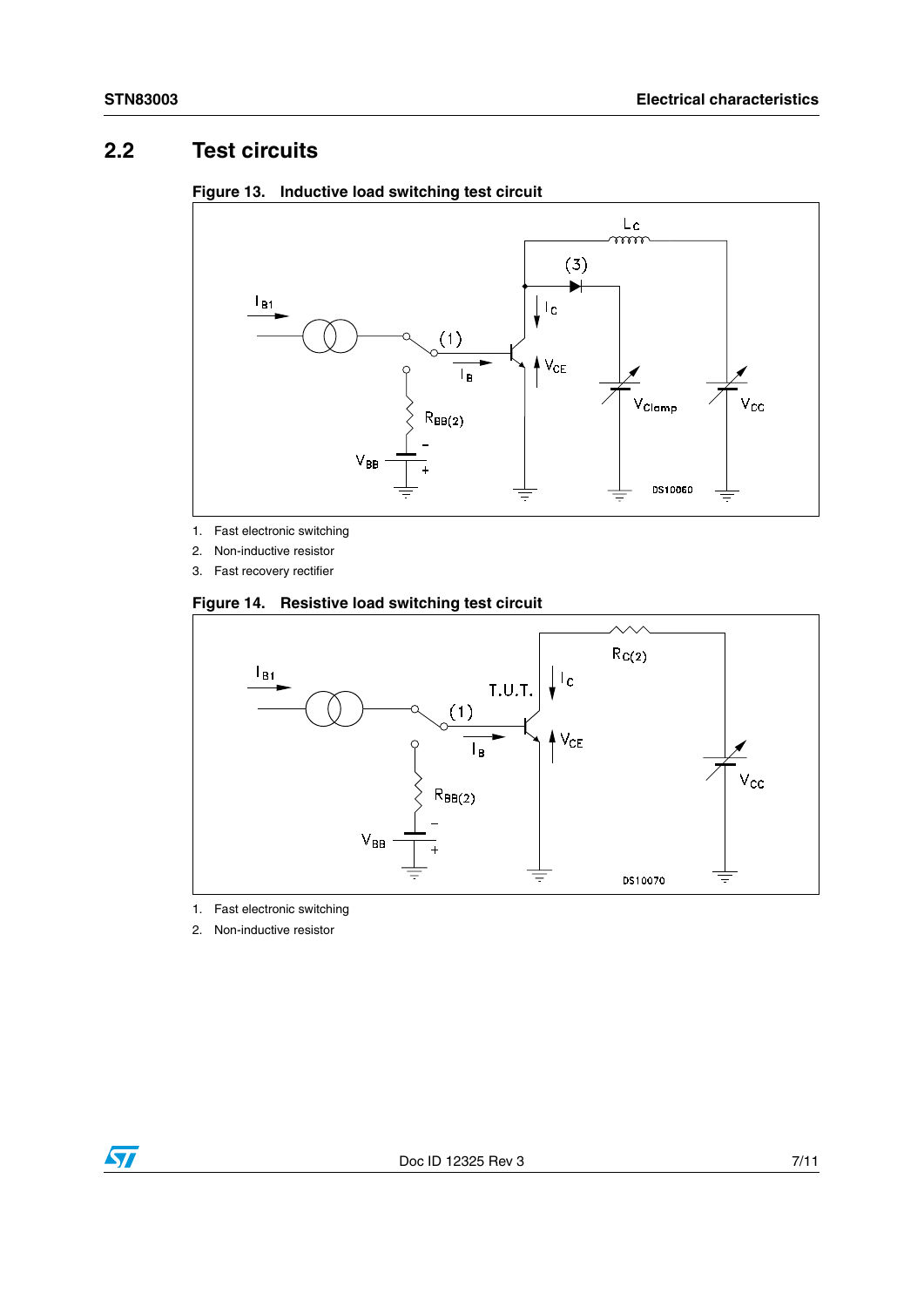# <span id="page-7-0"></span>**3 Package mechanical data**

In order to meet environmental requirements, ST offers these devices in different grades of ECOPACK $^{\circledR}$  packages, depending on their level of environmental compliance. ECOPACK $^{\circledR}$ specifications, grade definitions and product status are available at: *[www.st.com](http://www.st.com)*. ECOPACK® is an ST trademark.

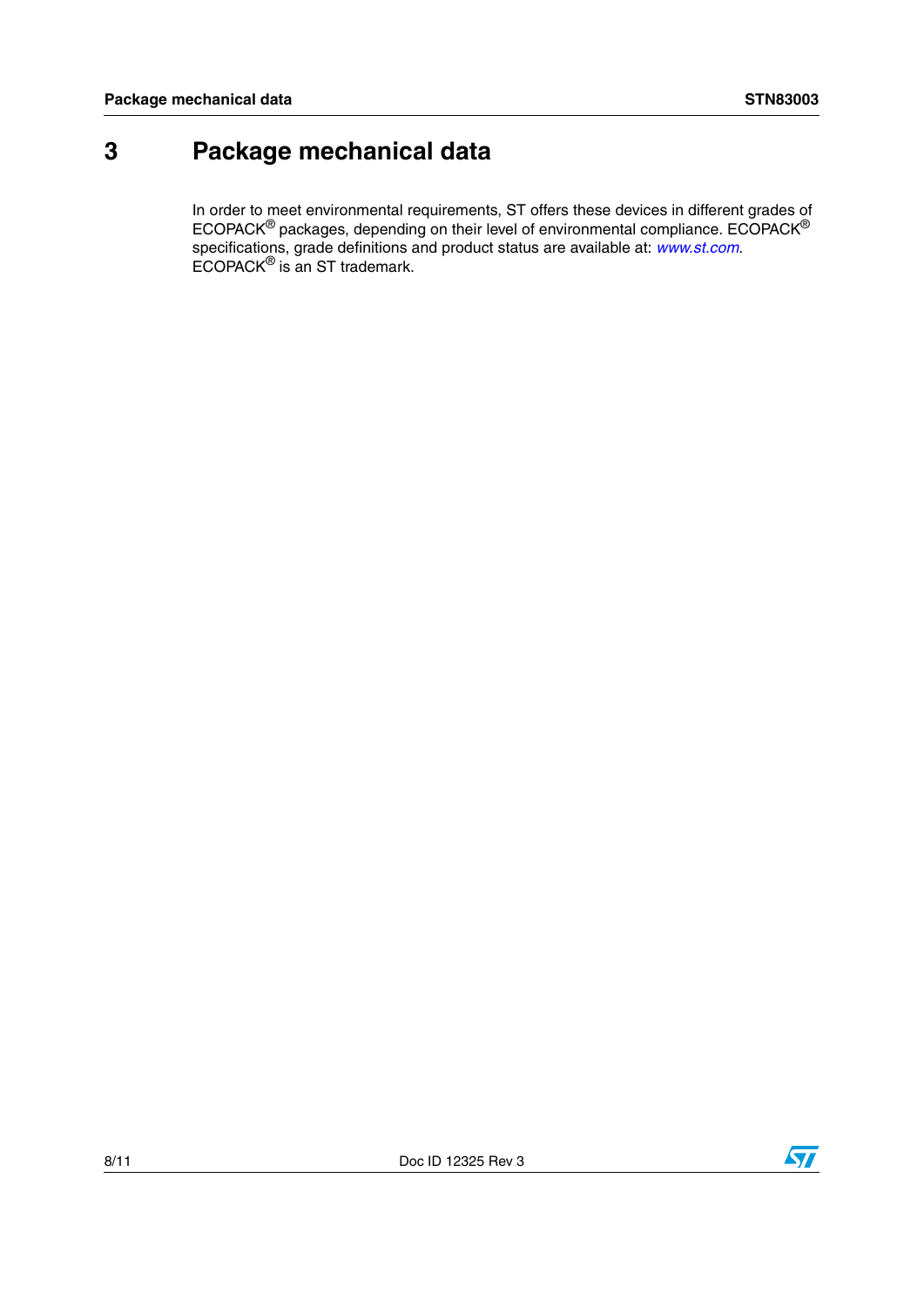<span id="page-8-0"></span>

| SOT-223 mechanical data |      |      |                 |  |
|-------------------------|------|------|-----------------|--|
|                         |      | mm.  |                 |  |
| Dim.                    | Min. | Typ. | Max.            |  |
| A                       |      |      | 1.80            |  |
| A1                      | 0.02 |      | 0.1             |  |
| B                       | 0.60 | 0.70 | 0.85            |  |
| <b>B1</b>               | 2.90 | 3.00 | 3.15            |  |
| c                       | 0.24 | 0.26 | 0.35            |  |
| D                       | 6.30 | 6.50 | 6.70            |  |
| e                       |      | 2.30 |                 |  |
| e1                      |      | 4.60 |                 |  |
| Е                       | 3.30 | 3.50 | 3.70            |  |
| н                       | 6.70 | 7.00 | 7.30            |  |
| V                       |      |      | 10 <sup>o</sup> |  |



 $\overline{\mathbf{H}}$ 

Doc ID 12325 Rev 3 9/11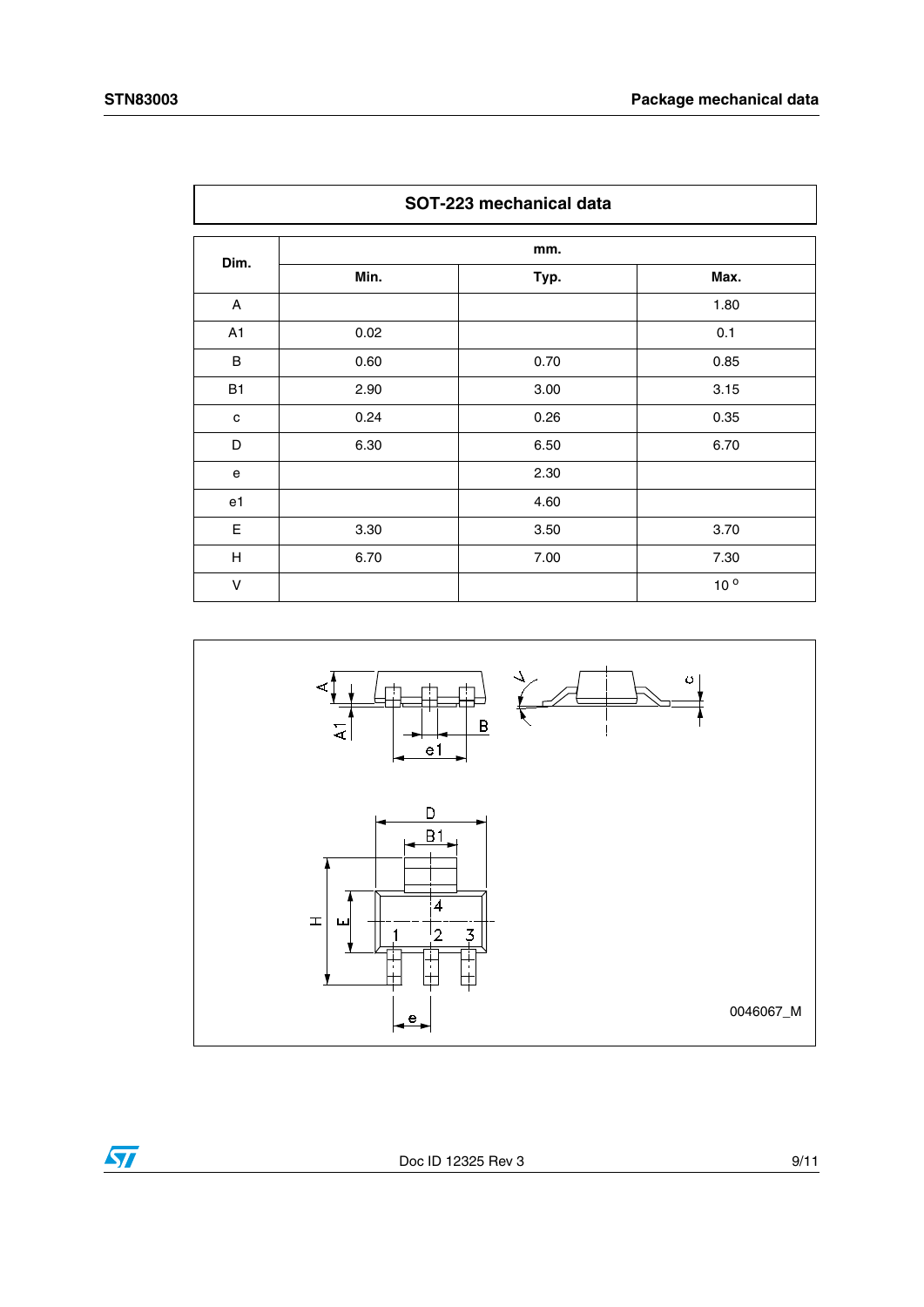# <span id="page-9-0"></span>**4 Revision history**

#### Table 5. **Document revision history**

| <b>Date</b> | <b>Revision</b> | <b>Changes</b>                                                   |
|-------------|-----------------|------------------------------------------------------------------|
| 09-May-2006 |                 | Initial release.                                                 |
| 17-Jan-2007 | 2               | The device's safe operating area curve has been added on page 5. |
| 13-Dec-2010 | 3               | Updated package mechanical data on page 9.                       |